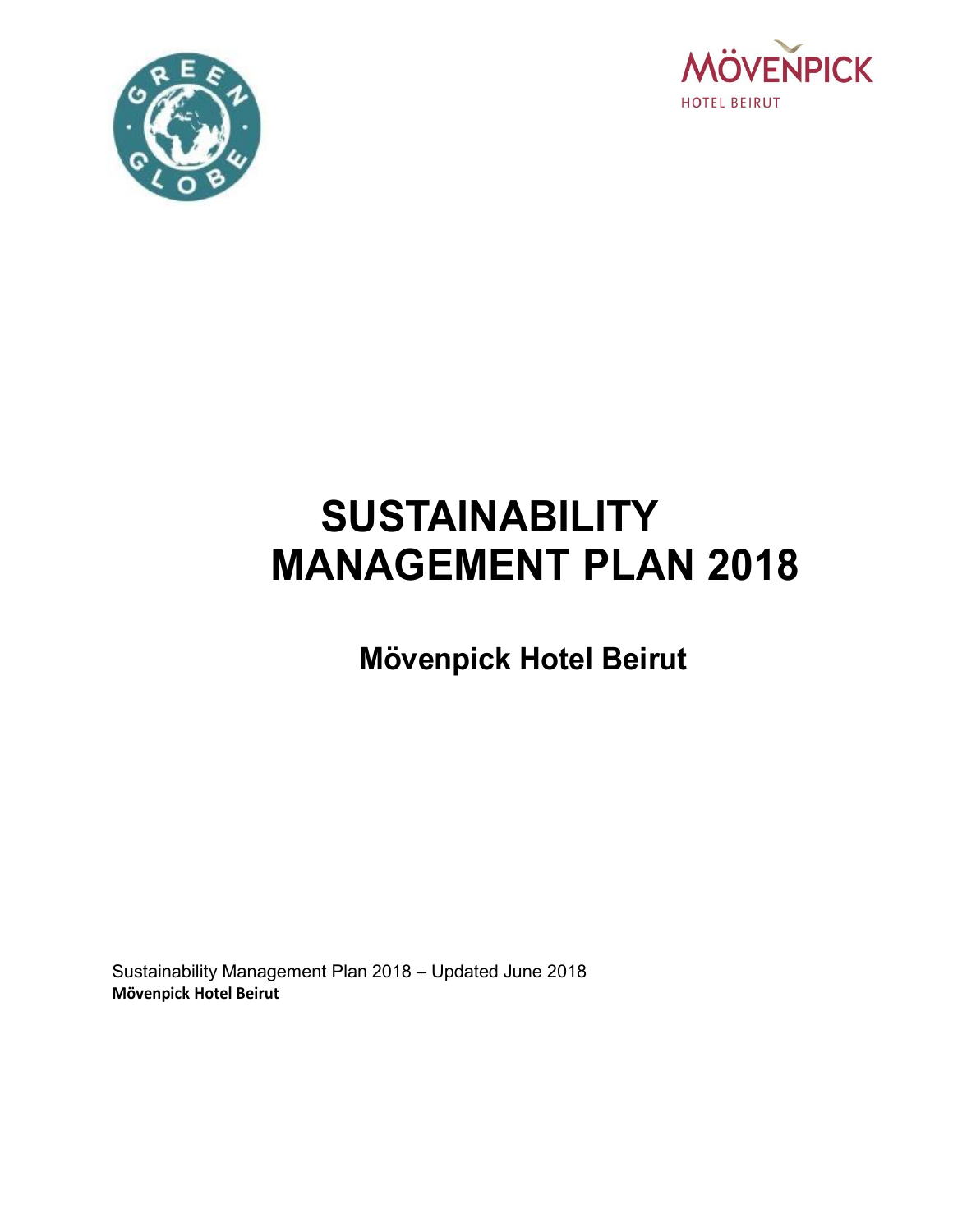![](_page_1_Picture_0.jpeg)

![](_page_1_Picture_1.jpeg)

As a member of Mövenpick Hotels & Resorts, Mövenpick Hotel Beirut aims to promote, support and incorporate environmentally sustainable practices for a management that responsibly sustains the environment, with an aim of reducing pollution and safeguarding the long-term existence of its businesses.

We support environment-friendly measures practiced in the hospitality industry and take into account the nation's economic interest as a whole. We encourage our employees to undergo trainings and engage in continuous learning in order to protect the environment whilst keeping our guests, customers and stakeholders well-informed about our environmental protection initiatives.

Mövenpick Hotel Beirut is committed to environmental, social and employee sustainability. Our hotel strives to implement sustainable initiatives that will have a long-lasting impact on the community, with high regard to key operational aspects in safeguarding our environment, society and employees.

#### **Environmental Sustainability**

At Mövenpick Hotel Beirut, we are committed to conducting our business in a sustainable way from an environmental perspective, taking care of the planet and making it a better place for future generations. We also believe that our collective actions do make a difference.

#### **Social Sustainability**

Mövenpick Hotel Beirut continuously seeks ways and engages with initiatives that aim to improve the local community where we belong. Part of our CSR programme includes monthly SOS visits, acceptance of trainees from local vocational schools, the #AKiloOfKindness campaign and career talks for students. Our Social Sustainability drive highly supports the worldwide SHINE programme of Mövenpick Hotels & Resorts.

#### **Employee Sustainability**

Mövenpick Hotel Beirut believes that employees are the key factor for its success, and therefore finds ways to take care of them. The resort is always aiming for development and provides an avenue in any way possible to promote career growth. Ample trainings, employee engagement and feedback, as well as further education sponsorships, are always upheld and given attention to in the resort.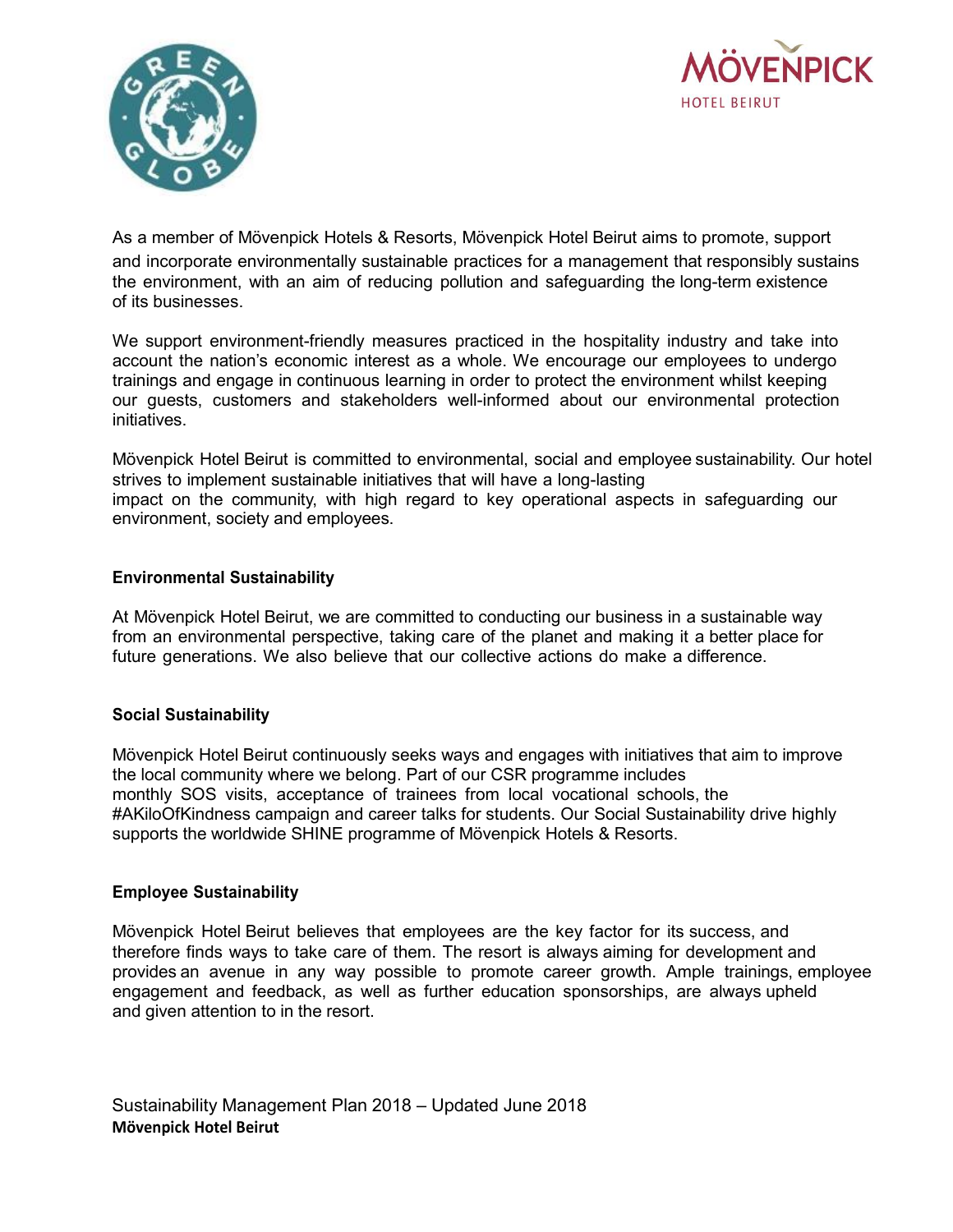![](_page_2_Picture_0.jpeg)

![](_page_2_Picture_1.jpeg)

# **TABLE OF CONTENTS**

#### 1.0 Analysis

- 2.0 Sustainability Criteria
	- A. Environmental
	- B. Social
	- C. Employee

# 3.0 Policy

#### 4.0 Strategy & Tools

- A. Design and Structure
- B. Strategic Objectives of the Resort
- C. Effective Sustainable Management
- D. Maximising Effective Benefits to Communities
- E. Minimising Socio-cultural Harm
- F. Minimising Environmental Harm

#### 5.0 Procedures

- A. At the Resort Level
- B. At the Level of the Employees
- 6.0 Environmental Plans & Actions
- 7.0 Waste Management Plan
- 8.0 Major Project Completed & KPIs Per Department
- 9.0 Landscape
- 10. Environment Committee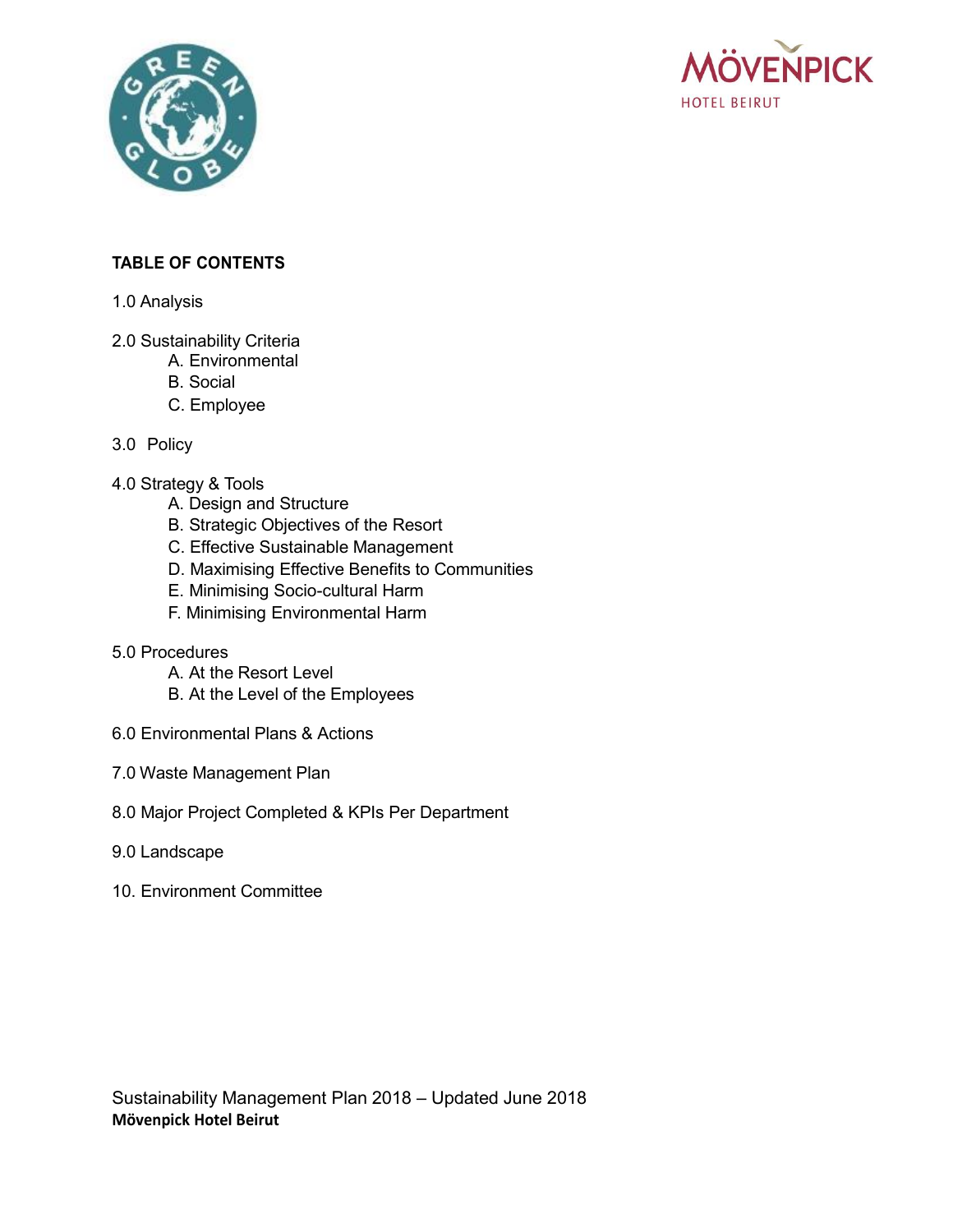![](_page_3_Picture_0.jpeg)

![](_page_3_Picture_1.jpeg)

# **1.0 Analysis**

Tourism is one of the world's largest industries supporting employment, infrastructure growth and development.

Lebanon's economic freedom score is 59.5. Lebanon ranked 10th out of 15 countries in the Middle East/North Africa region.

The weakness and potential volatility of many currencies against the US dollar and a deep recession in Russia, a key outbound market, slowed down outbound spending in line with a slower world trade overall in 2015. Hence, regional and domestic tourism became a major business source in 2015, which is seen to continue in the coming year.

#### **Green Globe Partnership**

Mövenpick Hotels & Resorts is one of the largest hotel groups to commit to Green Globe certification for all its properties worldwide. With the new partnership, we underpin our ambition to set an example for the industry. The strategy is part of a company-wide programme to establish a common and global approach to environmental, social and employee sustainability.

Mövenpick Hotels & Resorts aims to set a new benchmark for sustainability by committing to a certification partnership with the internationally acclaimed Green Globe.

Our aim at Mövenpick Hotel Beirut is to maintain our compliance with the Green Globe indicators.

#### **About Green Globe**

The origin of Green Globe can be traced back to the United Nations Rio de Janeiro Earth Summit in 1992, where 182 heads of state from around the world endorsed the Agenda 21 principles of sustainable development. Two years later, the Green Globe membership was established. The Green Globe brand represents the best in sustainable practice within the travel and tourism sector, and provides certification, training and marketing services in 83 countries.

For more information, visit www.greenglobe.com.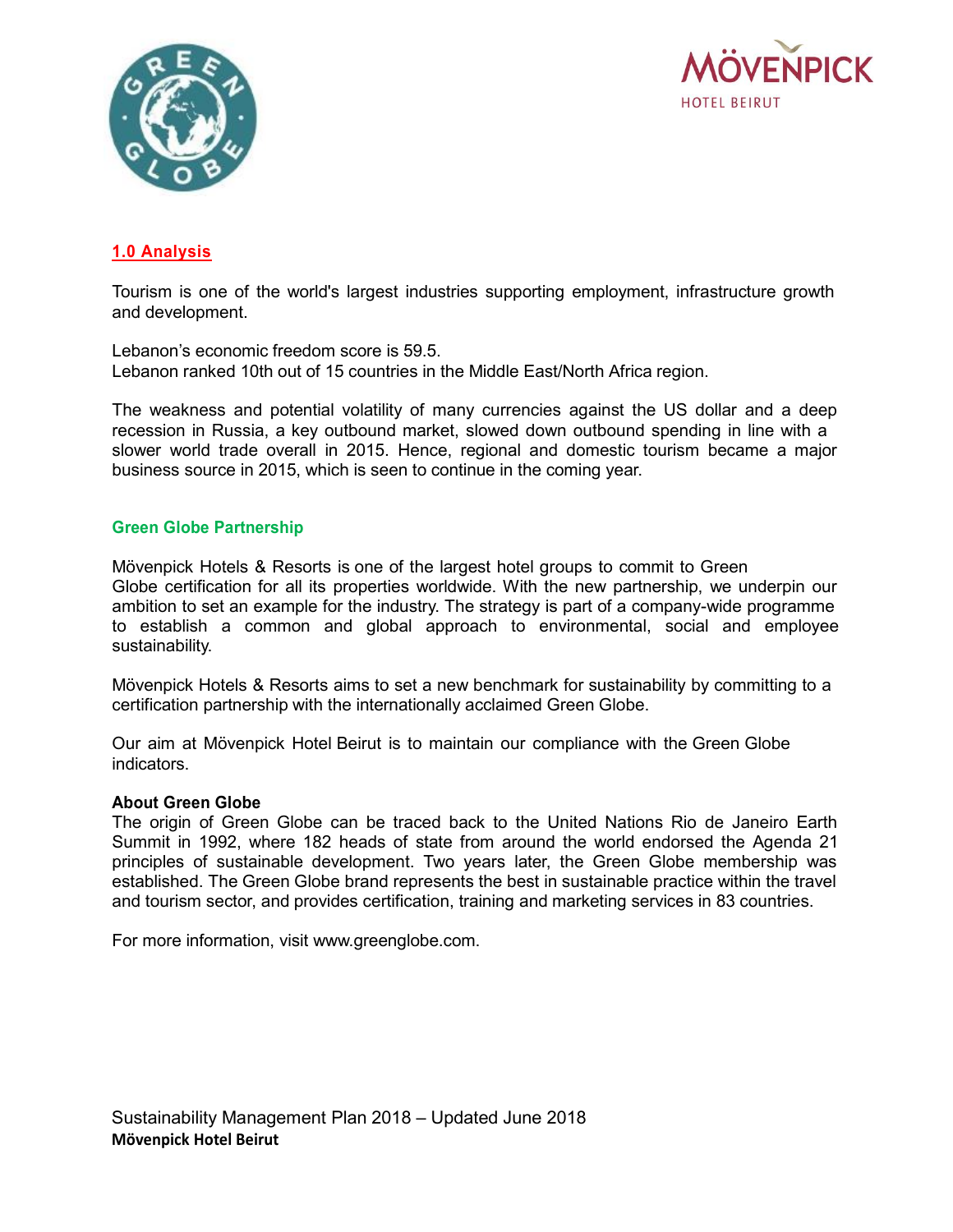![](_page_4_Picture_0.jpeg)

![](_page_4_Picture_1.jpeg)

# **2.0 Sustainability Criteria**

**A. Environmental** – To minimise any damage to the environment, i.e., plants, animals, water, soil, energy use, contamination and such, to benefit the environment through protection and conservation, and running a business in a way that does not destroy the natural resources – natural, cultural or economic – on which it depends.

**B. Social** – To not cause harm and instead revitalise the social structure or culture of the community where it is located.

**C. Employee** – Mövenpick Hotel Beirut hires talents with good personality; people with room to grow in the hospitality industry. We promote and actively embrace diversity, culture, generations, backgrounds and thoughts. Our growth offers many career opportunities to talents who live our company values and core behaviours.

# **3.0 Policy**

Mövenpick Hotel Beirut is committed to conducting our business in a sustainable way from environmental, employer and social perspectives. We are committed to carrying out our business practices in the most sustainable manner possible. With sustainability, we demonstrate how we behave toward the environment, as an employer and from a social perspective to make a better place for future generations.

#### **Our General Environmental Objectives are:**

- To ensure a healthy and safe environment for our guests and employees;
- To comply with all local and national environmental legislations and regulations, and continuously improve the environmental management of the resort, as well as to prevent ecological pollution caused directly or indirectly by the company;
- To set objectives and targets according to the identified environmental impacts, and to implement and maintain an environmental management system to meet international standards and achieve identified and agreed-upon objectives;
- To constantly monitor environmental impact and improve quality assurance management;
- To save freshwater using efficient management and consumption controls;
- To improve energy efficiency, conservation and management by regular controls, staff training and implementing modern and regenerative or other best available technologies wherever reasonably possible and feasible;
- To reduce, reuse and recycle waste materials and avoid any hazardous substances in order to minimise risk of harming the environment;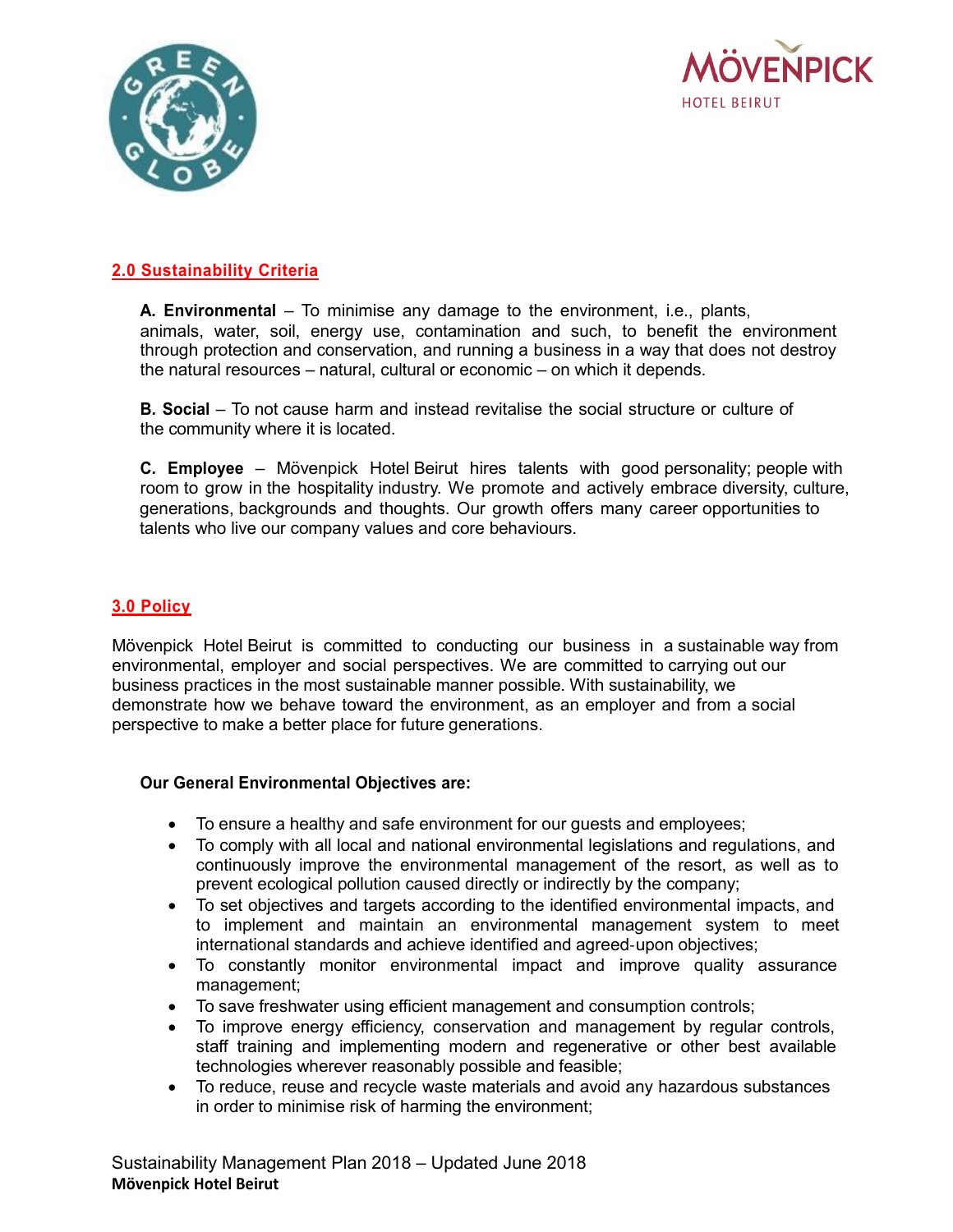![](_page_5_Picture_0.jpeg)

![](_page_5_Picture_1.jpeg)

- To reinforce our employees' ecological and social sensitivity, and ensure environmentally safe and sound working conditions with motivation, information and training;
- To take into account ecological and social aspects in our relationship with investors, suppliers and subcontractors, and strive for the most environmentally sound solutions;
- To cooperate with environment-friendly organisations;
- To influence authorities and support special projects in the local community in order to keep the economic, social, environmental and cultural situation intact, or improve existing conditions. It is the policy of the hotel to operate in an environment-friendly manner, protecting resources, the environment and cultural heritage in which it is located; and
- To ensure the implementation of WWF and wildlife species guidelines on the protection of rare species.

#### **Our aim is to:**

- Reduce energy consumption through the implementation of energy-efficient lighting and reduce electricity consumption by 2%;
- Reduce water consumption by 5%;
- Implement an effective waste management programme promoting recycling and reducing the unnecessary use of products by 4%;
- Reduce usage of Diesel Fuel by 5%;
- Introduce green products in our operations;
- Continuously celebrate our diverse work force and provide equal opportunities to learn, develop and make promotions from within;
- Improve employee engagement and job security;
- Ensure fairness and transparency in terms of hiring and promotions, as well as compensation and benefits;
- Encourage communication and a sense of entrepreneurship;
- Positively contribute to the countries and communities in which we operate;
- Work closely with registered local and global charity partners;
- Organise and support fundraising initiatives;
- Promote local products; and
- Keep our guests, customers and employees informed about our environmental protection initiatives whenever they are worth reporting.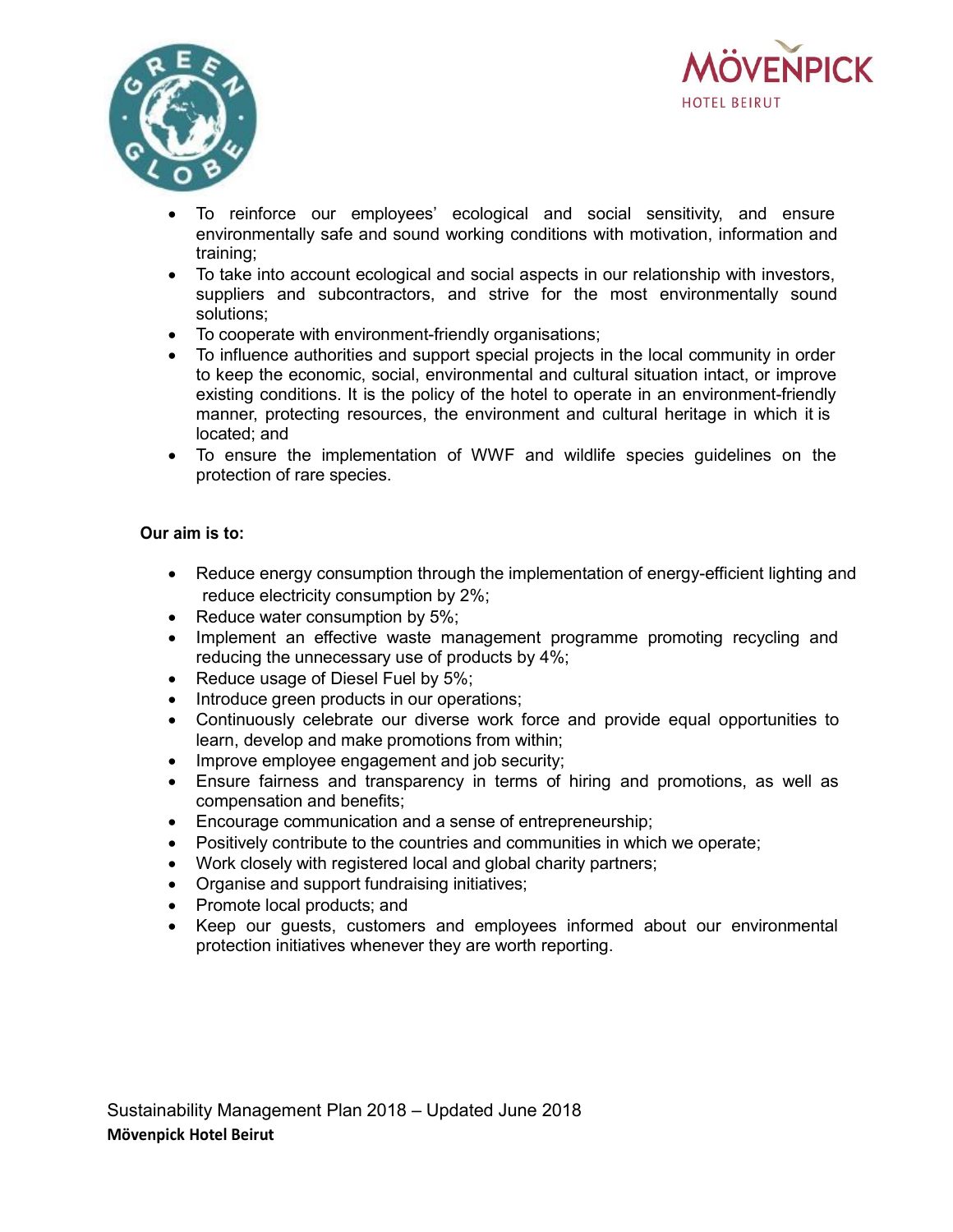![](_page_6_Picture_0.jpeg)

![](_page_6_Picture_1.jpeg)

# **4.0 Strategy and Tools**

# **A. Design and Structure**

Mövenpick Hotel Beirut is located in Beirut, which is the capital of Lebanon. It is a residential area located across the Mediterranean Sea that includes a marina, various residential hotel accommodations, restaurants, retail shops and a wonderful nightlife.

The resort provides 292 comfortable guest rooms, 78 chalets, 1,010 cabins, 3 main restaurants, 1 pool bar, 1 rooftop, an Olympic pool, another pool, a kids pool, an onsite diving centre, Essential Spa and Health Club with its own indoor pool, and 11 meetings and event venues.

Located just 15 minutes away from Rafic Harriri International Airport with easy access to Lebanon's main roads, the resort is ideal for business, leisure and long-staying guests.

- 61 Classic Rooms offering 32 sqm of space and courtyard view with double or two single beds
- 123 Deluxe Sea View Rooms offering 35 sqm of space, a balcony and a sea view of the Mediterranean along with the Hotel's three pools. Each features two twin beds.
- 78 Executive Rooms, each offering a total of 35 sqm. It features either two twin beds, a king-size bed or a queen-size bed. The room overlooks either the hotel's courtyard or city view.
- 6 Junior Suites overlooking the hotel's courtyard. It offers a generous 42-sqm space with an intimate living room and a distinct master's bedroom with a king-size bed and another room with two single beds.
- 5 City View Suites are perfectly designed and decorated. It occupies 68-sqm space and includes a separate living room, private terrace and a king-size bed for two. The view of the sparkling waters of the Mediterranean Sea will bedazzle you.
- 13 Executive View suites occupying 68 sqm, including a separate living room, private terrace, and a king-size bed for two guests. They are furnished with natural wood and warm colors to create an environment of tranquility and peace.
- 3 Diplomatic Suites comprising a separate salon and dining area, along with a master's bedroom. It covers an area of 103 sqm with a spectacular sea view and a spacious walk-in closet along with a connecting room.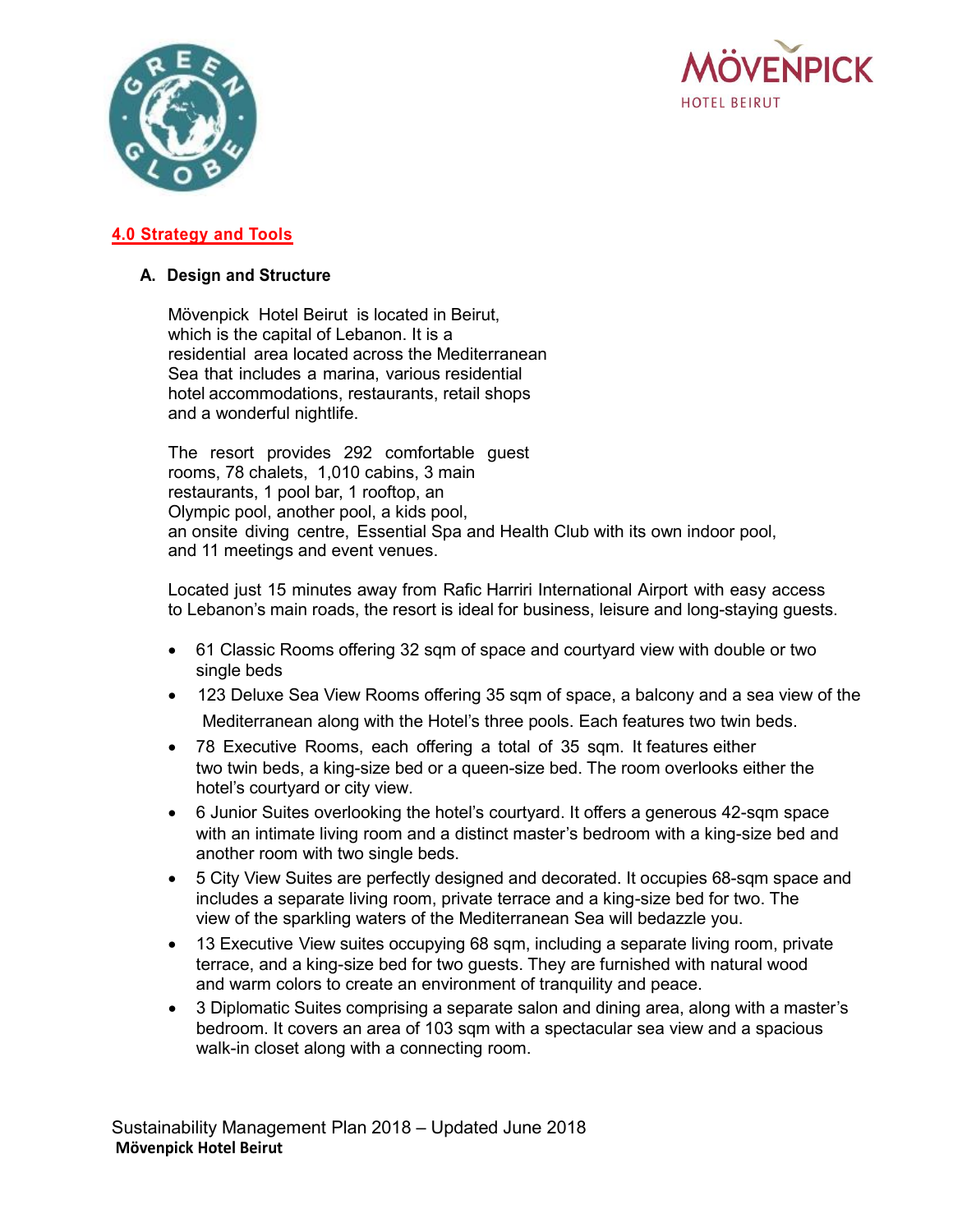![](_page_7_Picture_0.jpeg)

![](_page_7_Picture_1.jpeg)

- 2 Ambassador Suites covering 144-sqm space with a wonderful sea view along with access to the Executive floor and a private balcony. It offers an imaginative master's bedroom and an indulgent walk-in closet with a living room, dining room, kitchenette and a separate guest bathroom.
- One Royal Suite covering 280 sqm of space. It boasts a comfortable, yet modern interior. It features a sitting area, dining room, walk-in closet and Jacuzzi as well as a king-size bed. It also has two spacious bathrooms, a kitchenette, a separate bedroom, private sauna and spectacular views of the Mediterranean from its private balcony.
- An environment adapted for physically challenged guests with two handicapped rooms available and ramps in the resort for ease in mobility
- Complimentary Wi-Fi connection in all rooms and public areas
- 24-hour room service
- Business Centre
- Ten indoor Meetings & Events rooms
- Five restaurants and bars
- A full-fledged spa with 10 treatment rooms
- Onsite Diving Centre
- Kids Club
- Three outdoor pools, one indoor pool, one sauna, one steam room, one indoor Jacuzzi and 10 waterbeds

#### **B. Resort's Key Strategic Objectives**

The management team, along with the owning company, has mutually agreed to align their efforts towards achieving the strategic objectives of the resort, which include but are not limited to the following key major areas:

- 1. To achieve financial results for the resort;
- 2. To re-position the property for other market segments;
- 3. To consistently exert the best efforts in order to enhance overall guest experience;
- 4. To align our training efforts for each associate with an expected performance in order to achieve qualitative and business targets;
- 5. To protect profit by making all efforts possible to reduce any related costs to certain areas, for instance, in energy consumption, actual energy bills for 2016 will be minimised as a result of using LED bulbs; and
- 6. To ensure the quality standards of the resort are met, as per the standards set by the Area Office.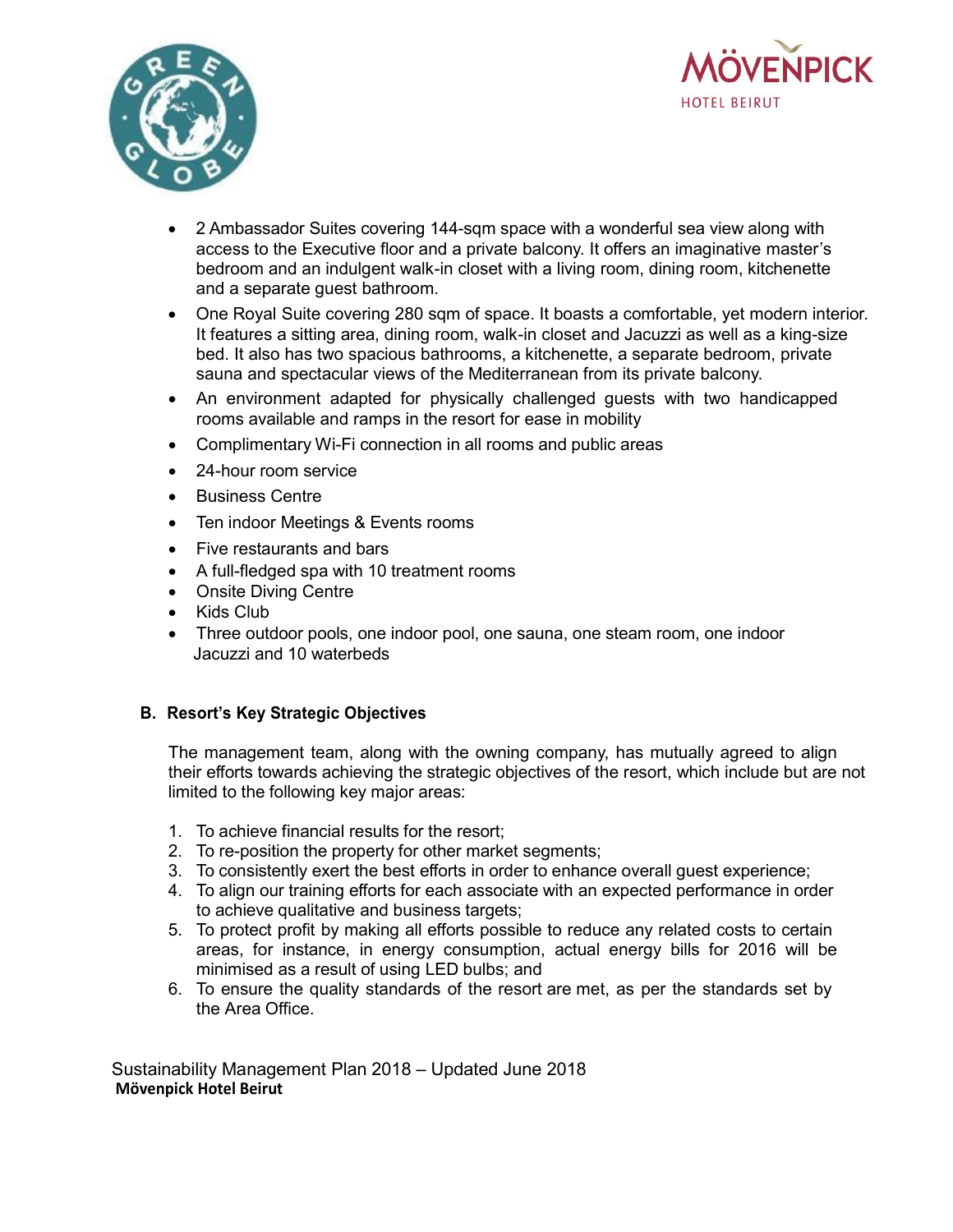![](_page_8_Picture_0.jpeg)

![](_page_8_Picture_1.jpeg)

# **C. Effective Sustainable Management**

- The resort has implemented a sustainability management system that is suitable to its reality and scale, and that considers environmental, socio-cultural, quality and safety issues.
- The resort is in compliance with all relevant legislations and regulations (including, amongst others, the areas of health, safety, labour and environment).
- The resort conducts employee training on environmental and socio-cultural management issues.
- Customer satisfaction is measured and corrective action taken where necessary.
- Promotional materials are truthful and do not promise more than can be reasonably expected by customers.
- Design and construction of buildings and infrastructure comply with local zoning and protected or heritage area requirements; the resort respects the surrounding natural or cultural heritage in its design and impact, and uses locally appropriate principles of sustainable construction; provides access to the handicapped.

#### **D. Maximising Economic Benefits to the Community**

- The resort contributes to community development and infrastructure.
- Locals are employed, even in management positions.
- Local services and goods are purchased by the business.
- The resort helps local small entrepreneurs develop and sell products that build on the areas of nature, history and culture (including food and drinks, crafts, performing arts, agricultural products and others).

#### **E. Minimising Socio-Cultural Harm**

- There is an appropriate code of behaviour with respect to activities in indigenous and local communities, as well as in culturally sensitive sites, established by mutual consent or following established guidelines.
- Cultural interpretation or education is provided to customers.
- The resort is equitable in hiring women, even in management positions.
- Historical and archaeological artefacts are not sold, traded or displayed, except as permitted by law.
- The business contributes to the protection of local historical, archaeological and cultural properties, and permits access to them by local residents.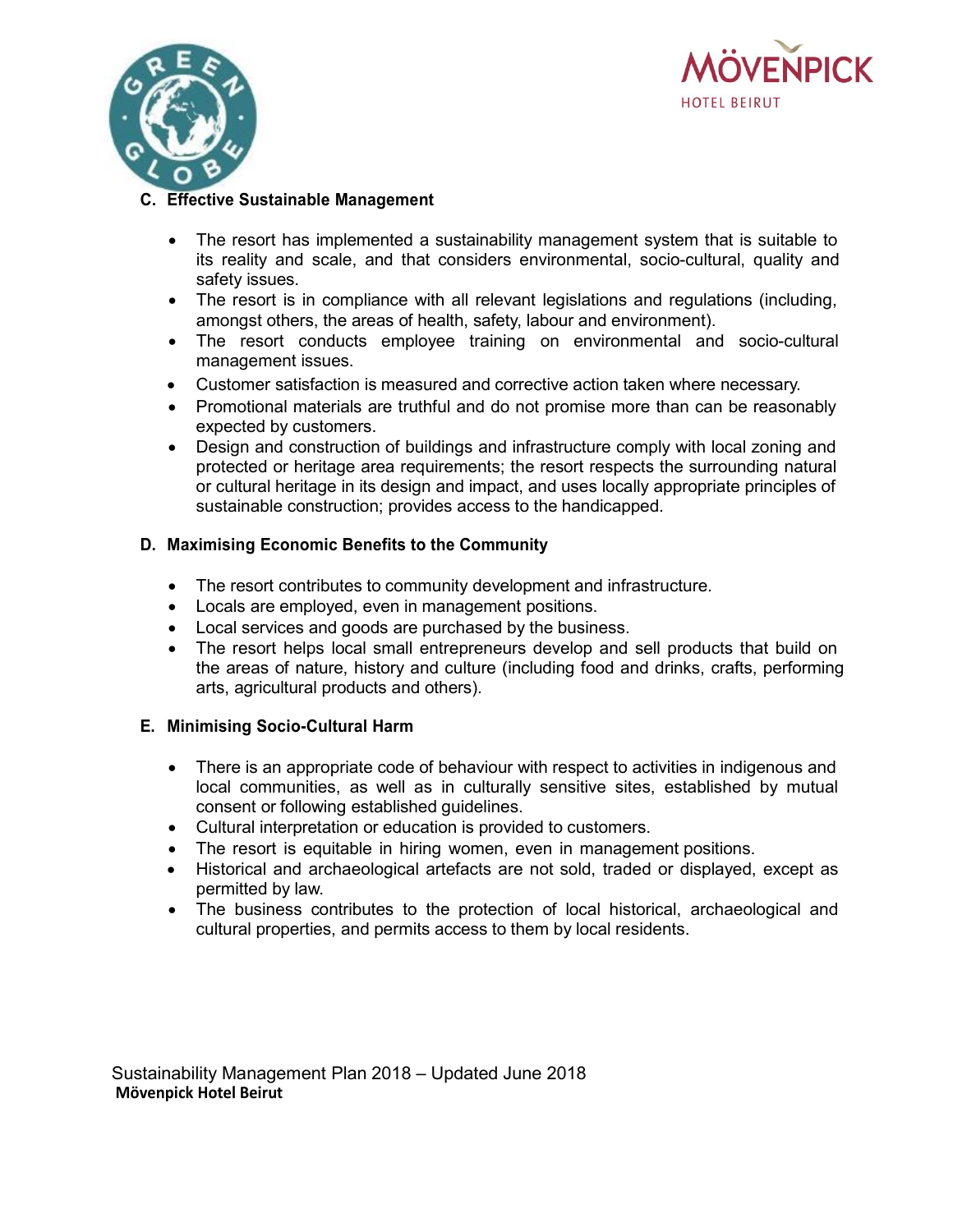![](_page_9_Picture_0.jpeg)

![](_page_9_Picture_1.jpeg)

# **CORPORATE SOCIAL RESPONSIBILITY PROGRAMME (CSR) – SHINE**

Shine is the CSR programme of Mövenpick Hotels & Resorts that guides all of the team members to take part in the company's initiatives in social responsibility. There are certain activities that engage our associates with the local community in terms of assistance, volunteering, awareness raising, charity and supporting noble causes of other organisations on a large scale.

- 1. The resort identified SOS Children's Village as its main charity to support. We conduct regular visits, giving books and inviting the children to the resort during iftar.
- 2. The resort also supports Children's Cancer Center through the employees' initiative by donating a specific amount each month from their salary.
- 4. The resort also collaborates with the Braveheart Organization to participate in the marathon.
- 5. We hosted a Kif from Tamanna Organization to make his dream come true as he was battling skin cancer.
- 8. We collect bottle caps to give to the " Arc en Ciel" Organization, which trades them for wheelchairs.
- 9. The resort implements the "A Kilo of Kindness" campaign, wherein guests and employees are encouraged to donate clothes in exchange for one scoop of ice cream for every kilo donated.

# **F. Minimising Environmental Harm**

- Incorporating green initiatives in daily operations to conserve energy;
- Implementing a purchasing policy that favours environment-friendly products for building materials, capital goods, food and consumables;
- Measuring non-renewable energy consumption and implementing procedures to reduce use and consumption;
- Measuring potable water consumption and implementing procedures to reduce it;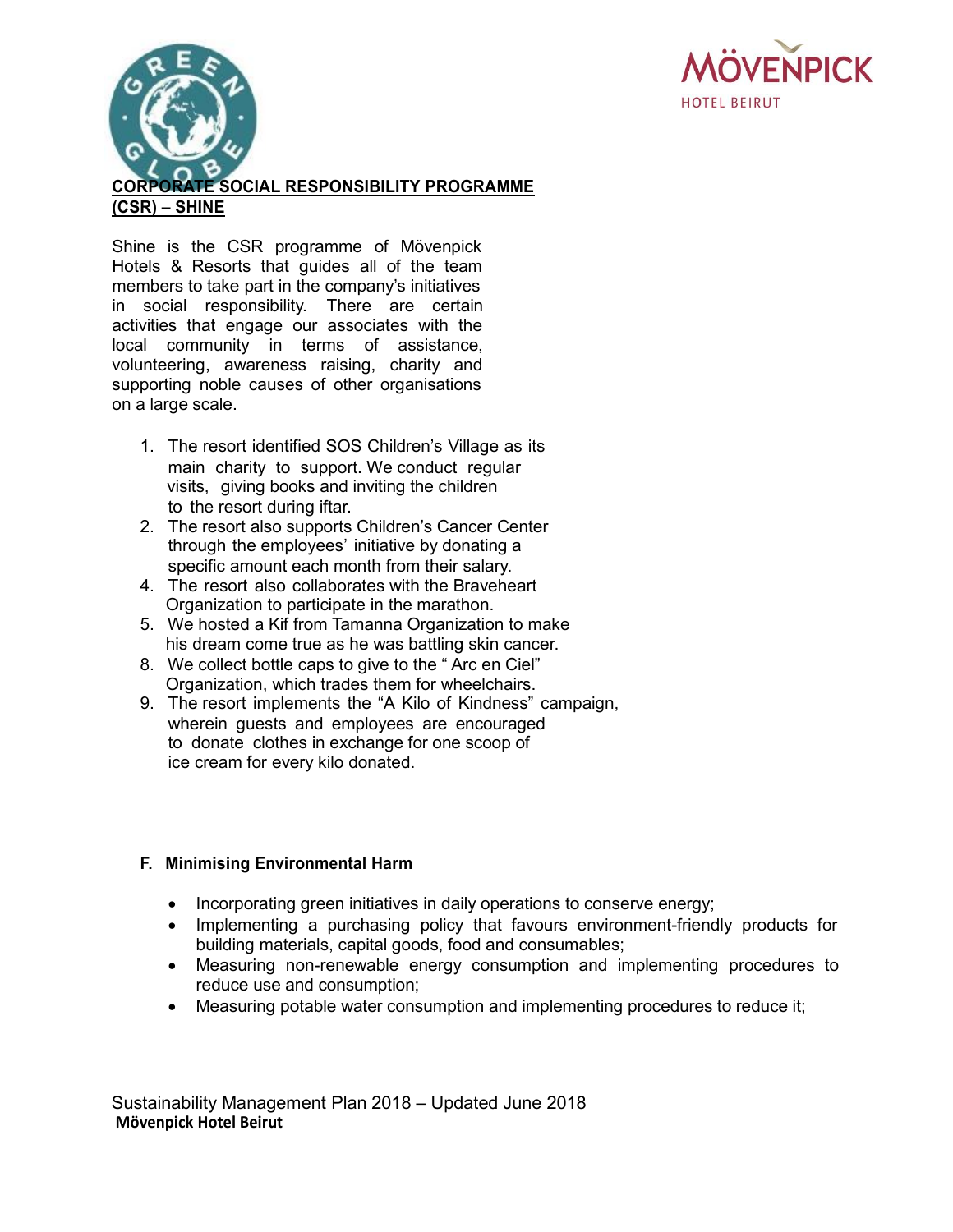![](_page_10_Picture_0.jpeg)

![](_page_10_Picture_1.jpeg)

educing contamination;

- Measuring greenhouse gases and working on ways to reduce them;
- Implementing a solid waste management plan with quantitative goals to minimise waste that is not reused or recycled;
- Minimising the use of hazardous substances including pesticides, paints, swimming pool disinfectants and cleaning materials, or substituting them with safe products;
- Implementing policies to reduce noise, light pollution, runoffs, ozone depletion, air pollution and soil contamination;
- Using local plant species/varieties for landscaping and green areas;
- Implementing a contingency plan;
- Providing environmental training or education to employees and customers; and
- Strictly implementing the No Endangered Species Purchasing Policy.

#### **G. Quality Assurance**

The Mövenpick brand has certain tools for ensuring quality in services and product delivery for the properties. Some major tools include:

- Hotel IQ Audit, which is a third-party audit, conducted twice a year to evaluate overall guest experience in Rooms and Food & Beverages.
- Guests' responses through certain channels, such as TrustYou, VEOS, TripAdvisor and Booking.com, amongst others, give an indication of the areas that need attention on a daily basis and the enhancement of existing procedures.
- Regular quality assurance meetings engage all department heads with the GM to evaluate all issues related to quality and proactively address them to prevent their re-occurrence.
- Mystery Shopper-IFH is an outsourced company doing audits to check the quality of Reservations department assistance, as well as Meeting & Events assistance.
- The Area Office conducts operational and departmental audits to gauge the performance of the hotel on the aspects of quality, as set by the brand.
- Certain government entities and the Ministry of Tourism conduct quality assurance by making regular visits.
- Accreditations, such as Green Globe and HACCP, assist in maintaining the quality standards of designated areas.

#### **5.0 Procedures**

Guided by our objectives and our strong desire of becoming a benchmark for sustainable practices, Mövenpick Hotel Beirut was able to identify the actions below, which were/will be incorporated in the resort's daily operations at the resort and employee levels.

- A. Resort level
- B. Employee level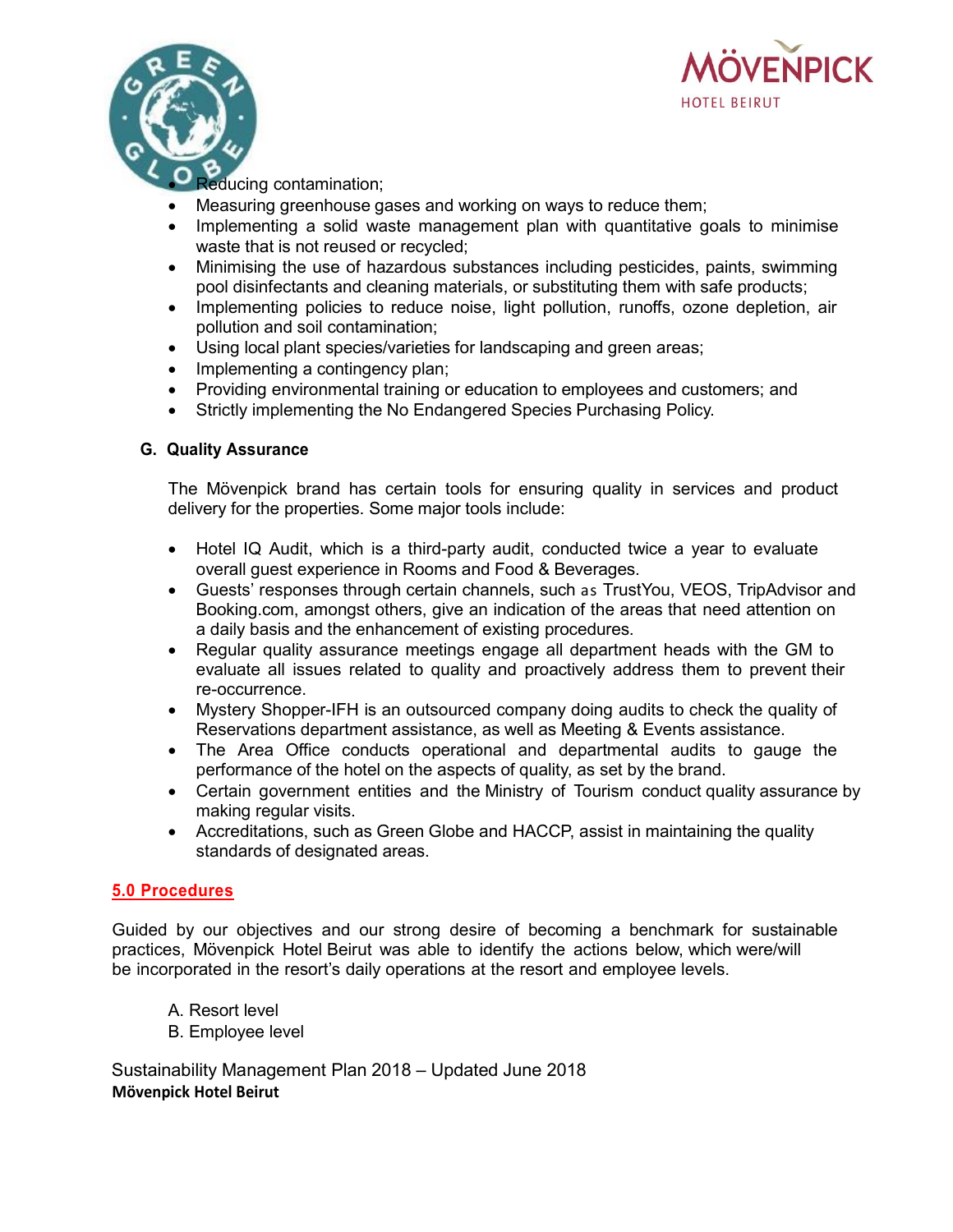![](_page_11_Picture_0.jpeg)

![](_page_11_Picture_1.jpeg)

Mövenpick Hotel Beirut will take the following approach:

- Identify and secure affiliations and memberships to environmental organisations and Comply with membership rules and regulations (Green Globe, HACCP, ISO22000);
- Identify individuals/specific committees to spearhead the resort's campaign in promoting sustainability initiatives and establishing a Sustainable Committee;
- Carry out projects and activities that are in line with the environmental objectives of reducing energy, water and waste;
- Source out sustainable suppliers for the resort's operation requirements;
- Encourage communication and community awareness on environmental sustainable efforts of the resort to campaign for sustainability;
- Continuously support and participate in environmental activities and involve guests through effective PR initiatives;
- Use only environmentally sound guest supplies and amenities;
- Consider purchasing only from certified suppliers if the process is comparable/acceptable;
- Set development cooperation with local green and environment-friendly farms and inform guests about it;
- Use, whenever possible, only organically grown vegetables and fruits in the hotel kitchen, and support suppliers/farmers who organically grow vegetables and fruits; and
- Use recycled papers, tissues, toilet papers and printed materials whenever available at competitive prices.

# **B. Employee level**

We have almost 276 associates working at the property, 26 of whom are part of management (Levels 1, 2, 3) whilst 125 (Levels 4, 5, 6, 7) are non-management.

- Establish well-defined "Green Duties" for employees;
- Engage in regular committee meetings to brainstorm for green initiatives;
- Ensure efficient flow of communication related to green initiatives in respective departments;
- Encourage employees to influence community decisions towards an environmentfriendly approach;
- Support community programmes to raise awareness promoting green initiatives;
- Spread information about the necessity of collecting rubbish separately;
- Support the community in its efforts to restore/preserve historical sites; and
- Encourage employees to adopt an environment-friendly approach that extends to the employees' accommodation and households.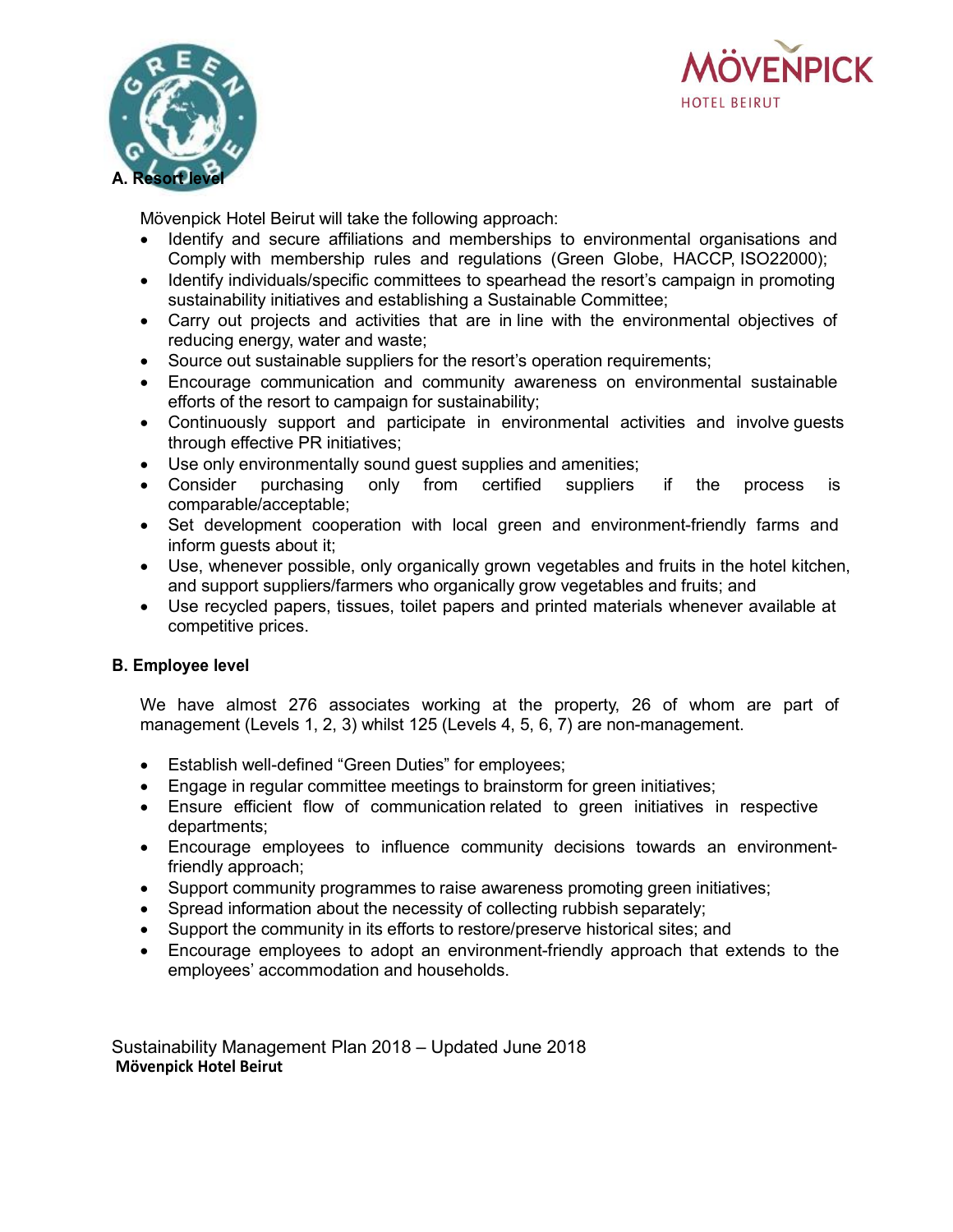![](_page_12_Picture_0.jpeg)

![](_page_12_Picture_1.jpeg)

#### **A. Ensure Environmentally Responsible Management**

Environmental protection is the responsibility of management. If business management is environmentally committed, it motivates employees, business partners, customers and suppliers to think and act in a more environmentally responsible manner. This process requires the time, conviction and commitment of managers and leaders at all levels of management.

#### **Actions**

- Inform employees about all the measures and aspects of environmental protection we implement.
- Provide employees with further training in environmental matters, encouraging them to identify more strongly with and be more sensitive towards environmental protection goals.
- Include our customers and guests in our environmental protection measures as they are our conscience, involving them if need be, in the development of the environmental concept within our business, as well as examining and implementing their ideas and suggestions.

#### **B. We want to achieve measurable results**

Environmentally aware business management is a prerequisite for future business growth. Over the next few years, we want to achieve tangible success in the following areas:

#### **Actions**

- Reduce energy consumption through the implementation of energy-efficient lighting (LED bulbs), installation of Variable Frequency Drive for pool pumps and utilisation Of solar energy through the installed solar panels. A clear goal of energy saving is set and properly communicated to all concerned. Efforts were made to achieve 21% savings.
- Reduce water consumption by installing water-saving aerators in guest rooms, practicing backwash process that re-uses pool water for irrigation and efficient scheduling of laundry operations.
- Improve waste management through an efficient recycling programme.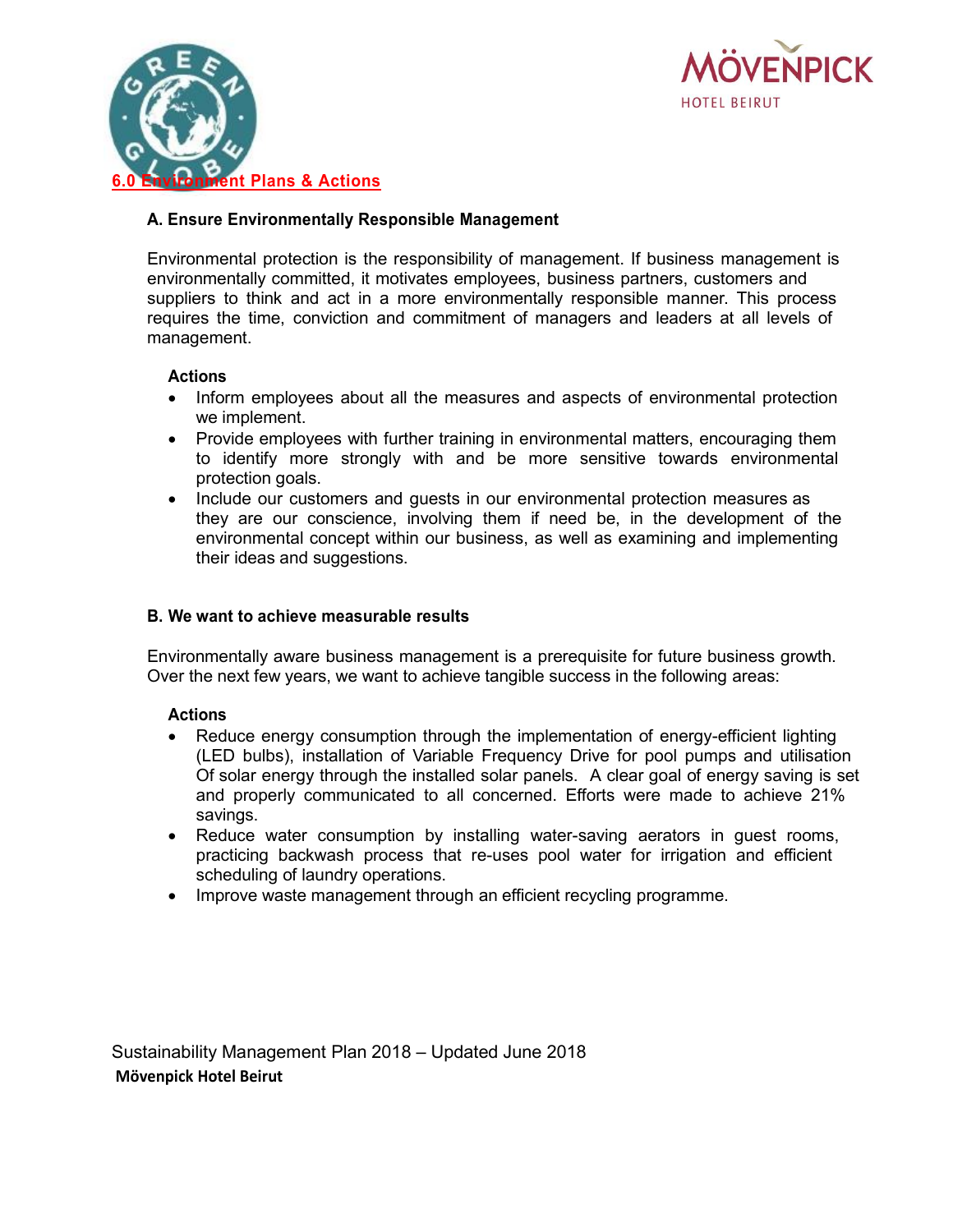![](_page_13_Picture_0.jpeg)

![](_page_13_Picture_1.jpeg)

#### **C. Providing reliable information**

By providing concise and reliable information to our guests, suppliers and the general public, we intend to report our environmental initiatives when these are worth mentioning because they are over and above the usually expected measures.

#### **Actions**

- Regular updates for our website and internal and external collaterals
- Regular updates for local newspapers, magazines and social media accounts

# **7.0 Waste Management Plan**

The hospitality industry, the hotel sector in particular, generates various kinds and large quantities of waste daily that require adequate, efficient and proper management.

#### **Solid wastes**

Hazardous and non-hazardous solid wastes are normally generated during construction and operational phases. Non-hazardous waste materials normally include paper and cardboard items, glass and aluminium products, plastic items, organic wastes, building materials and furniture, and used oils and fats. Hazardous wastes, on the other hand, may include batteries, solvents, paints, antifouling agents and some packaging wastes. Several principles of waste reduction in resort facilities shall be considered as part of a formal waste management plan, which includes but not limited to the following:

- Buying in bulk quantities whenever possible;
- Using refillable bulk dispensers (e.g. toiletries) rather than individually packaged products;
- Working with suppliers to limit use of, and establish recycling for, product packaging;
- Avoiding use of polystyrene foam in all operations;
- Providing in-room recycling procedures and appropriate receptacles;
- Using glass or durable plastics instead of disposable plastic items (e.g. straws, cups); and
- Disposing of waste materials only after all waste prevention and recycling strategies have been explored and maximised. The waste management plan includes the role of each and every employee of the resort in carrying out the prescribed recycling practices in their work area whenever possible.

#### **7. a. Garbage category**

- Dry waste (paper, plastic and aluminium)
- Wet garbage
- Glass garbage
- Waste oil (kitchen and engineering)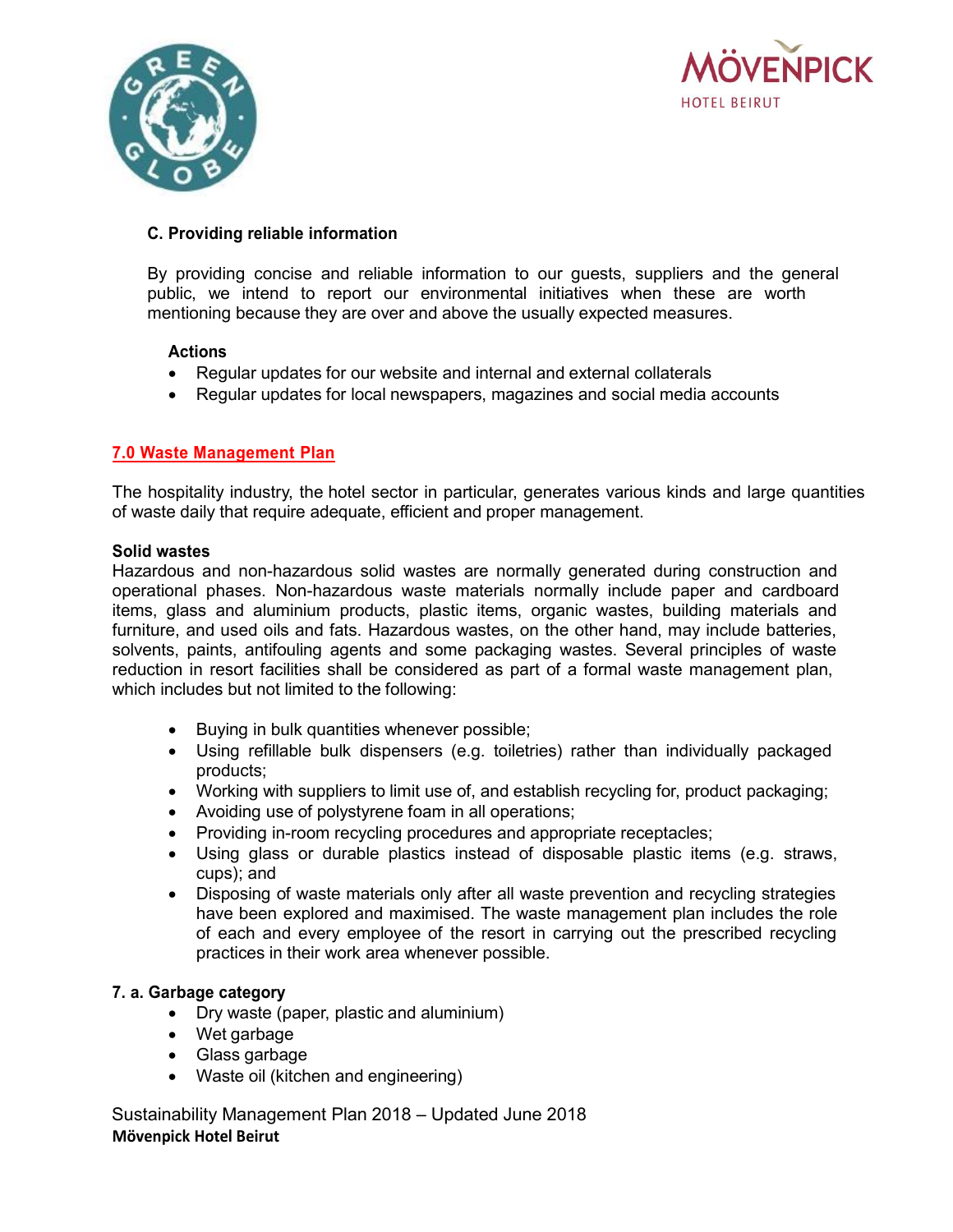![](_page_14_Picture_0.jpeg)

![](_page_14_Picture_1.jpeg)

- Metal garbage
- Wood garbage
- Hazardous waste
	- Electrical and electronic waste
	- IT scrap
	- Tube light and bulbs
	- Expired chemicals
	- **Empty containers**
	- Cleaning waste
	- Clinical wastes

# **7. b. Departmental responsibility**

# **Housekeeping**:

- Waste segregation in every guest floor
- Reuse of paper
- Garbage segregation on floors

# **Stewarding:**

- Use of biodegradable garbage bags
- Keeping track of wastage
- Recycling of paper and cardboards
- Recycling of glass
- Recycling of aluminium
- Recycling of plastic
- Recycling of used kitchen oil

# **Offices and administration:**

- Recycling of papers
- Printing on both sides of a paper
- Garbage segregation in respective offices

# **Engineering and technical services:**

- Controlling and measuring of emissions and effluents from the property
- Hazardous waste recycling and disposal
- Grease trap cleaning twice a month

# **7. c. Details on the waste removal companies:**

• General waste and recycling: Sukleen and Proshred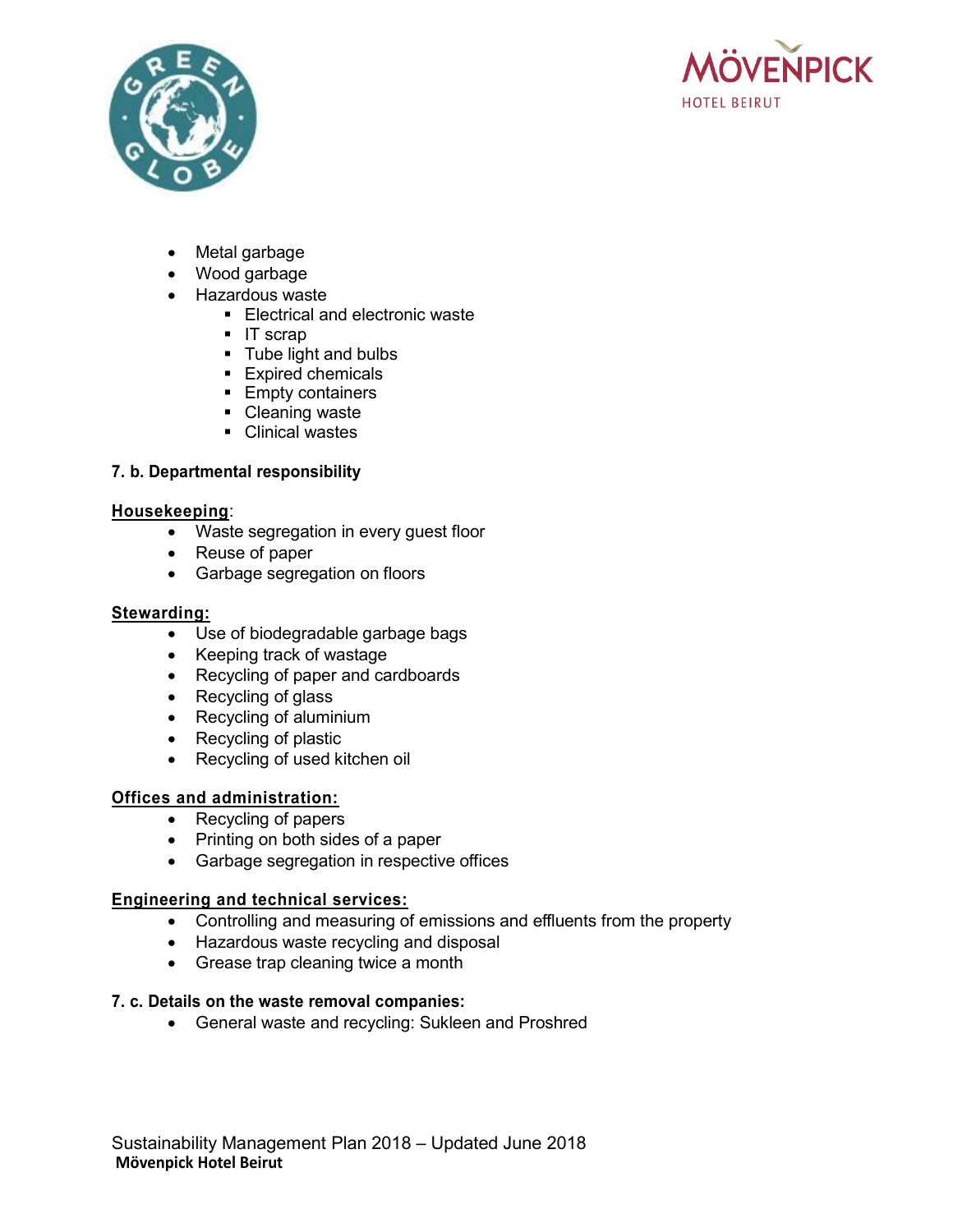![](_page_15_Picture_0.jpeg)

![](_page_15_Picture_1.jpeg)

# **7. d. Interesting facts about recycling**

- Recycling one ton of paper saves 17 mature trees, 7,000 gallons of water, three cubic yards of landfill space, two barrels of oil and 4,100 kilowatt hours of electricity − enough energy to power the average American home for five months.
- Recycling paper instead of making it from new materials generates 74% less air pollution and uses 50% less water.
- Producing recycled paper requires about 60% of the energy used to make paper from virgin wood pulp.

# **8.0 Major Projects Completed & KPIs Per Department**

#### **Waste Segregation**

All resort wastes are separated as follows:

- 1. Red: metal and glass
- 2. Blue: paper and plastic

#### **Electrical Savings – to ensure the reduction of power consumption**

- 1. All technical equipment are maintained regularly; inspections are documented through our Dynawin System (in progress).
- 2. Energy consumption is calculated in relation to turnover and number of guests, through the online optimiser.
- 3. Energy consumption is recorded every day by the Engineering department and shared in the daily management meeting.
- 4. An automatic switch on/off air-conditioning system is in place in the guest rooms.
- 5. Laundry operations are properly scheduled.
- 6. LED lights are currently being installed to replace ordinary light bulbs.

#### **Water Conservation – to reduce water consumption**

- 1. Water consumption is recorded daily by the Engineering department.
- 2. All water taps are fitted with flow regulators.
- 3. Bathrooms are fitted with low-consumption shower heads.
- 4. Water-saving aerators are installed to reduce consumption.
- 5. Laundry operations are scheduled efficiently.
- 6. Leaks are immediately repaired.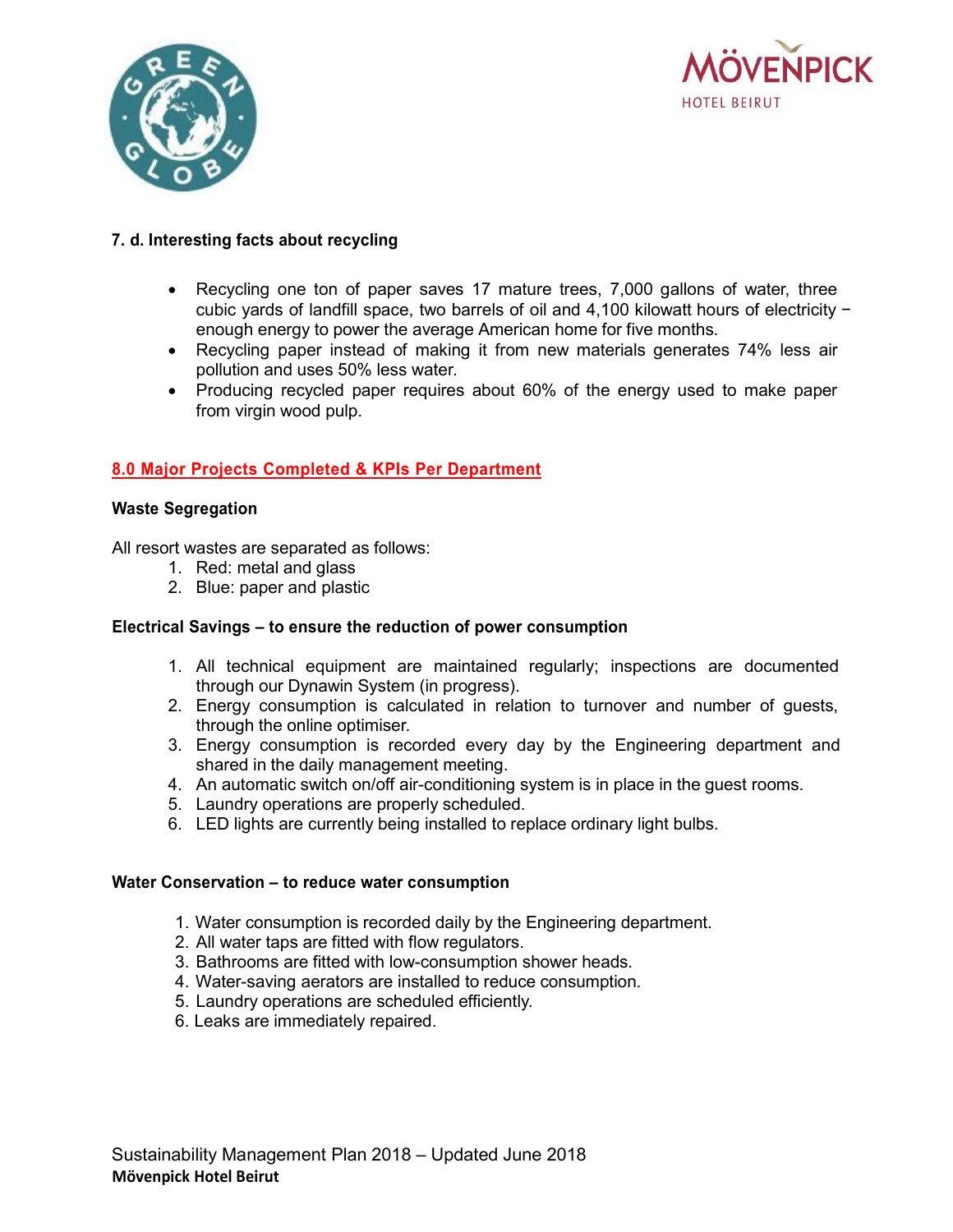![](_page_16_Picture_0.jpeg)

![](_page_16_Picture_1.jpeg)

#### **Housekeeping and Stewarding – to maintain waste diversion**

- 1. Johnson Diversey Company supplies our resort with ECO cleaning materials.
- 2. Employees are trained to optimise usage of materials.
- 3. A hygiene concept will be set up in the entire resort.
- 4. All the cleaning chemicals in use have environmental certificates.
- 5. All the chemicals are kept locked in a separate room.
- 6. All product descriptions are available for all the cleaning materials used.

#### **Food & Beverage, Kitchen and Purchasing – to ensure compliance with IUCN Red List**

- 1. All items are purchased from environmentally certified suppliers.
- 2. Ensure no endangered species are included in the menus.

#### **Guest Rooms**

- 1. Non-smoking rooms are available.
- 2. The AC unit automatically turns off when balcony doors are open.
- 3. Energy-saving lamps and light bulbs are in place.
- 5. Motion-detector switches and motion detectors are installed in certain areas

#### **Food & Beverages Management**

This procedure establishes the guidelines for an ecologically sound operation. This helps the Food and Beverages manager and assistants in reviewing their operations with a view towards reaching the essential food safety and environmental tasks.

The Food and Beverages manager is responsible for carrying out environment-friendly operations in his area of accountability, as well as encouraging the staff to participate in activities and trainings to protect people and the environment on the following topics:

Food Hygiene and Safety Food Waste Management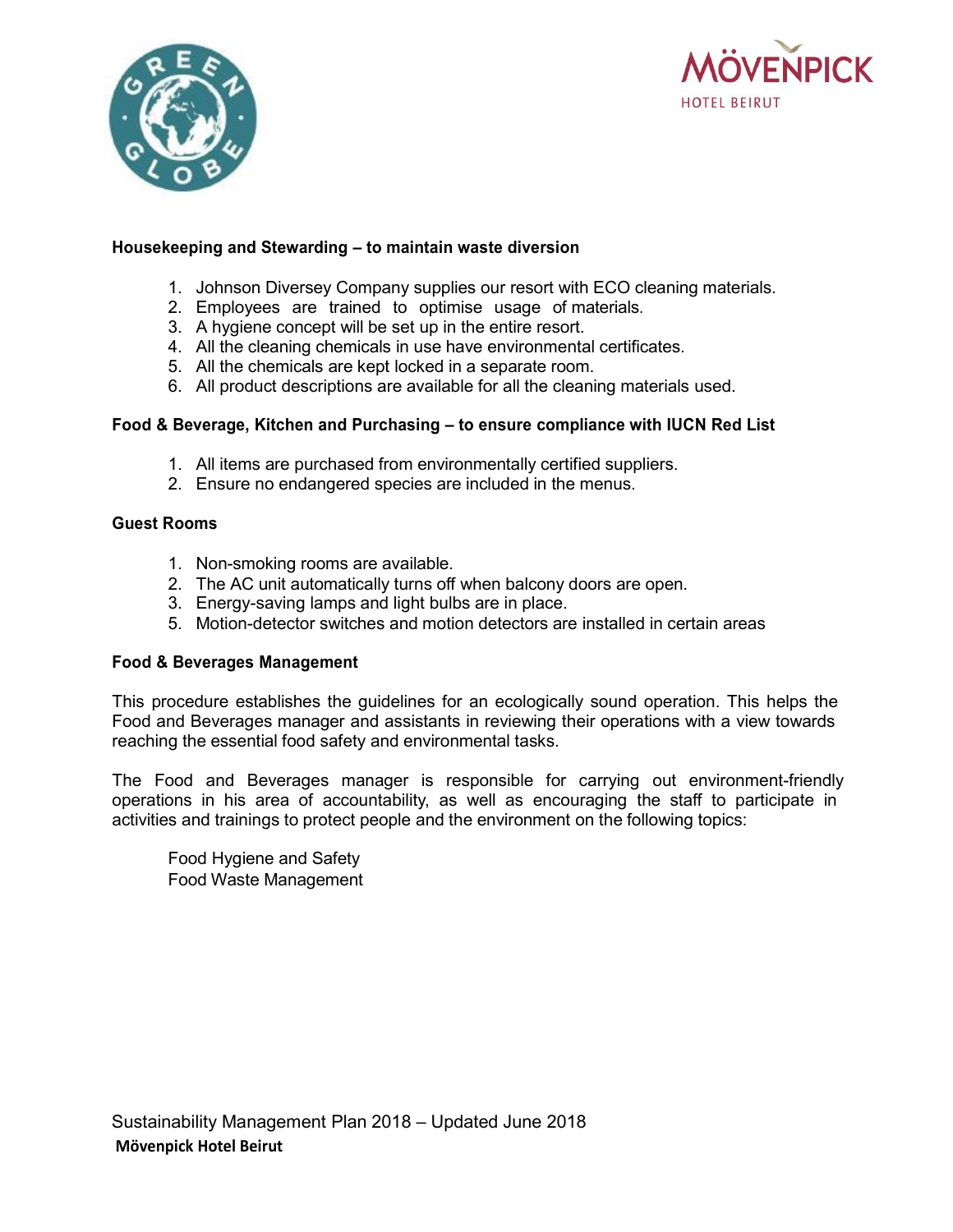![](_page_17_Picture_0.jpeg)

![](_page_17_Picture_1.jpeg)

#### **9.0 Landscape**

- Use of automatic irrigation system and programme in the most efficient schedule.
- Use a drip irrigation system with low volume irrigation.
- Adjust sprinkler times and/or durations according to season; water during nondaylight hours to limit evaporation.
- Group plants with similar water requirements together on the same irrigation line, and separate plants with different water requirements on separate irrigation lines.
- Landscape with trees and plants that tolerate the climate, soil and water availability.
- Use organic fertilisers and soil amendments.

#### **Precautionary Statements:**

A. If spilt on eyes or skin, immediately flush with plenty of water for at least 15 minutes whilst removing contaminated clothing and shoes. Wash clothes before reusing. If victim ingests the material but remains conscious and alert, give two to four capfuls of milk or water. Never give anything by mouth to an unconscious person. Get medical aid.

B. Company policy prohibits the use of invasive alien species in gardens, landscapes and other areas of operation.

 Also used by the company are certified seeds and other products that are non-hazardous to the environment.